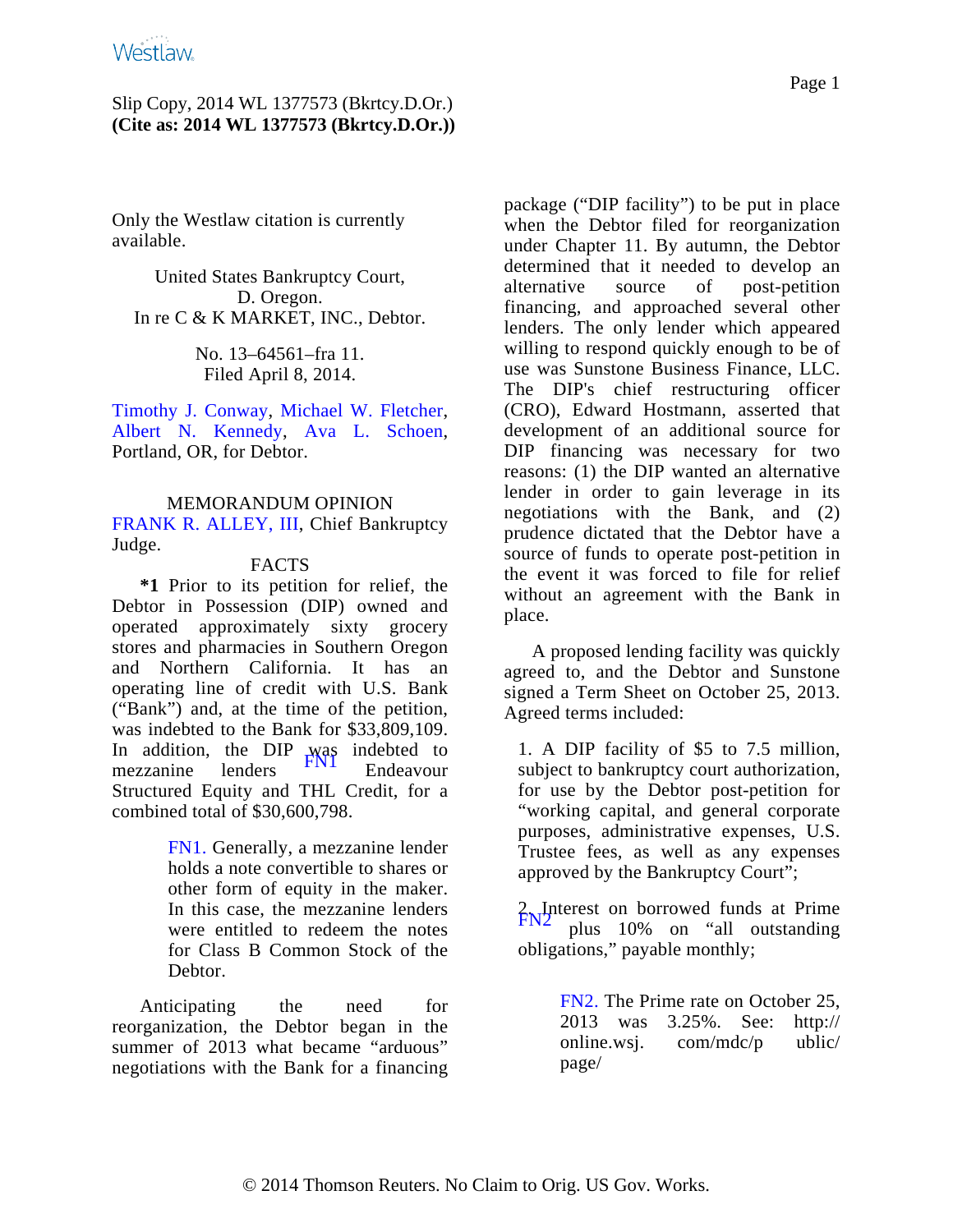2\_3020–moneyrate–20131025.html ?mod=mdc\_ pastcalendar

<span id="page-1-1"></span>3. Administrative priority treatment on unpaid balances;

4. A security interest in all of the Debtor's assets, superior in priority to any prior lender's (a "priming first lien");

<span id="page-1-0"></span>5. Payment of \$5,000 to cover Sunstone's out-of-pocket expenses;

6. Payment of a "\$50,000 fully earned, non-refundable Work Fee upon full execution of this Term Sheet."

7. A "facility fee" equal to 5% of the amount of the DIP facility payable upon final approval of the facility by the court.

8. A "Breakup Fee" of \$250,000, payable in the event the loan facility was not closed due to the Debtor's election to seek other financing.

According to the Term Sheet, the purpose of the Breakup Fee was "to induce Lender to enter into this Term Sheet, to incur time and expense in participating in the negotiations contemplated herein, and to set aside the funds necessary to fund the DIP loan while foregoing pursuit of other lender opportunities...." The Term Sheet provided that the Lender's commitment would remain enforceable until a final order approving (other) financing was approved by the Bankruptcy Court. At that point the Breakup Fee would become due. The Term Sheet acknowledges that payment "must be approved" by the Court. The Debtor undertook to support Sunstone's motion for treatment of the Breakup Fee as an administrative expense.

**\*2** By the time the Term Sheet was signed, Debtor and Bank had in fact made

substantial progress in their negotiations, including establishing an interest rate at<br>LIBOR  $\frac{FN3}{+}$  $\frac{FN3}{+}$  $\frac{FN3}{+}$  4.5% to 5%, well below the interest rate provided for in the Sunstone Term Sheet. Debtor's management revealed to the Bank that it had signed a term sheet with an alternative lender, but did not reveal the terms of the competing loan.

> [FN3.](#page-1-1) The LIBOR 12–month rate as of November 2013 was .5867%. See http://www.fedprimerate.com/libor/ libor rates history.htm.

The Bank's representatives were unimpressed. Given the progress made in their discussions with the Debtor, they did not believe the Debtor had obtained better terms. Nevertheless, their response to the suggestion that Debtor might go elsewhere was emphatic: unless the DIP facility was with the Bank, the DIP would be required to obtain a court order subordinating the Bank's lien to that of the new lender ("Priming"), and an order allowing the DIP to use the Bank's cash collateral, or both. The Bank made it clear that the attempt would be hotly contested, at great expense to all concerned.

Debtor filed its Chapter 11 petition on November 19, 2013, having arrived at an agreement with the Bank the day before. First day motions included a motion for approval of an order allowing financing on considerably better terms than offered by Sunstone:

1. DIP facility: A secured revolving line of credit in an aggregate principal amount as of any day equal to the lesser of (1) \$23 million; (2) the Borrowing Base plus \$12 million; or (3) certain defined balances plus \$4 million.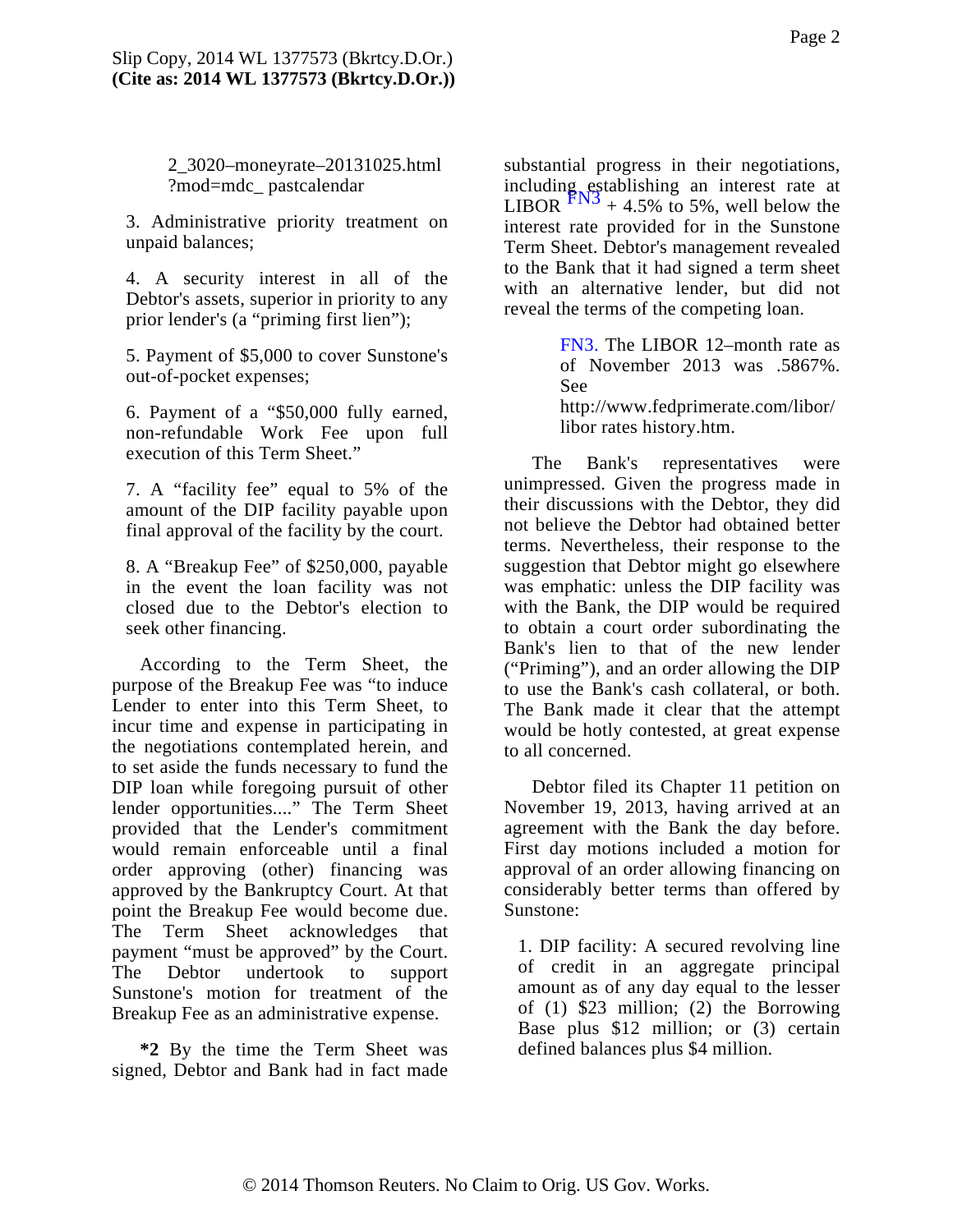2. Interest at LIBOR plus 4.5% to 5%.

3. Superpriority administrative expense treatment on all unpaid post-petition advances.

<span id="page-2-0"></span>4. Collateral: A first-priority perfected security interest and lien in all assets of the Debtor, subject to valid, perfected, prior pre-petition liens, Priming Interests and Permitted Liens as described in the Bank's Financing Agreement, and a carveout of \$100,000 for U.S. Trustee fees and professional fees.

<span id="page-2-3"></span>5. A non-refundable "Facility Fee" of \$350,000, to be reduced by 50% if a Plan of Reorganization providing for payment in full of U.S. Bank's claim on the effective date of the Plan is confirmed within 9 months of the bankruptcy petition date, or reduced by \$100,000 if such a Plan is confirmed within one year.

<span id="page-2-2"></span>6. Maturity Date: The date that is the earliest of: (1) one year after the bankruptcy petition date, (2) upon the closing of any sale under [11 U.S.C. § 363](http://www.westlaw.com/Find/Default.wl?rs=dfa1.0&vr=2.0&DB=1000546&DocName=11USCAS363&FindType=L) that is of substantially all of Debtor's assets, or (3) upon the effective date of a confirmed Plan of Reorganization.

A final order approving the DIP facility was entered on December 27, 2013 [see docket # 234]. The terms varied from the interim order in many respects, the result of negotiations between the Unsecured Creditors' Committee and the Bank. Sunstone does not appear to have been a factor in these discussions.

<span id="page-2-1"></span>According to the Term Sheet, the Breakup Fee came due when the final order was entered. Sunstone filed a proof of claim (claim # 72)  $\frac{FN4}{FN4}$  $\frac{FN4}{FN4}$  $\frac{FN4}{FN4}$ , and a motion for an order allowing the \$250,000 claim as an

administrative expense under Code § 503(b). The Committee, mezzanine lenders and the Bank object, both to the administrative treatment and the claim itself. True to its commitment, the DIP supports Sunstone's motion.

> [FN4.](#page-2-1) The \$50,000 Work Fee and \$5,000 in expense reimbursements were paid to Sunstone prior to the petition date and are not included in Sunstone's proof of claim.

### **ISSUES**

**\*3** 1. Does Sunstone have an allowable claim for the Breakup Fee?

2. If the Breakup Fee is allowable, is it entitled to administrative priority under [11 U.S.C. § 503\(b\)](http://www.westlaw.com/Find/Default.wl?rs=dfa1.0&vr=2.0&DB=1000546&DocName=11USCAS503&FindType=L&ReferencePositionType=T&ReferencePosition=SP_a83b000018c76)  $\frac{FN3}{2}$ 

> [FN5.](#page-2-3) Any statutory reference herein, unless specified otherwise, is in reference to the U.S. Bankruptcy Code, [11 U.S.C. § 101,](http://www.westlaw.com/Find/Default.wl?rs=dfa1.0&vr=2.0&DB=1000546&DocName=11USCAS101&FindType=L) *[et seq.](http://www.westlaw.com/Find/Default.wl?rs=dfa1.0&vr=2.0&DB=1000546&DocName=11USCAS101&FindType=L)*

### DISCUSSION

A. Sunstone's Claim:

A proof of claim filed in accordance with the Federal Rules of Bankruptcy Procedure constitutes prima facie evidence of the validity and amount of the claim. [Fed.R.Bankr.P. 3001](http://www.westlaw.com/Find/Default.wl?rs=dfa1.0&vr=2.0&DB=1004365&DocName=USFRBPR3001&FindType=L)(f). Should an objection be taken, the objector must produce evidence and show facts tending to defeat the claim by probitive force equal to that of the allegations of the proof of claim itself. *[In re King St. Investments, Inc.,](http://www.westlaw.com/Find/Default.wl?rs=dfa1.0&vr=2.0&DB=164&FindType=Y&ReferencePositionType=S&SerialNum=1998082995&ReferencePosition=858)* 219 [B.R. 848, 858 \(9th Cir. BAP1998\)](http://www.westlaw.com/Find/Default.wl?rs=dfa1.0&vr=2.0&DB=164&FindType=Y&ReferencePositionType=S&SerialNum=1998082995&ReferencePosition=858).

To Sunstone's proof of claim is attached an explanation as to the nature of the claim and a copy of the executed agreement entitled "Term Sheet for Debtor–In–Possession Loan," dated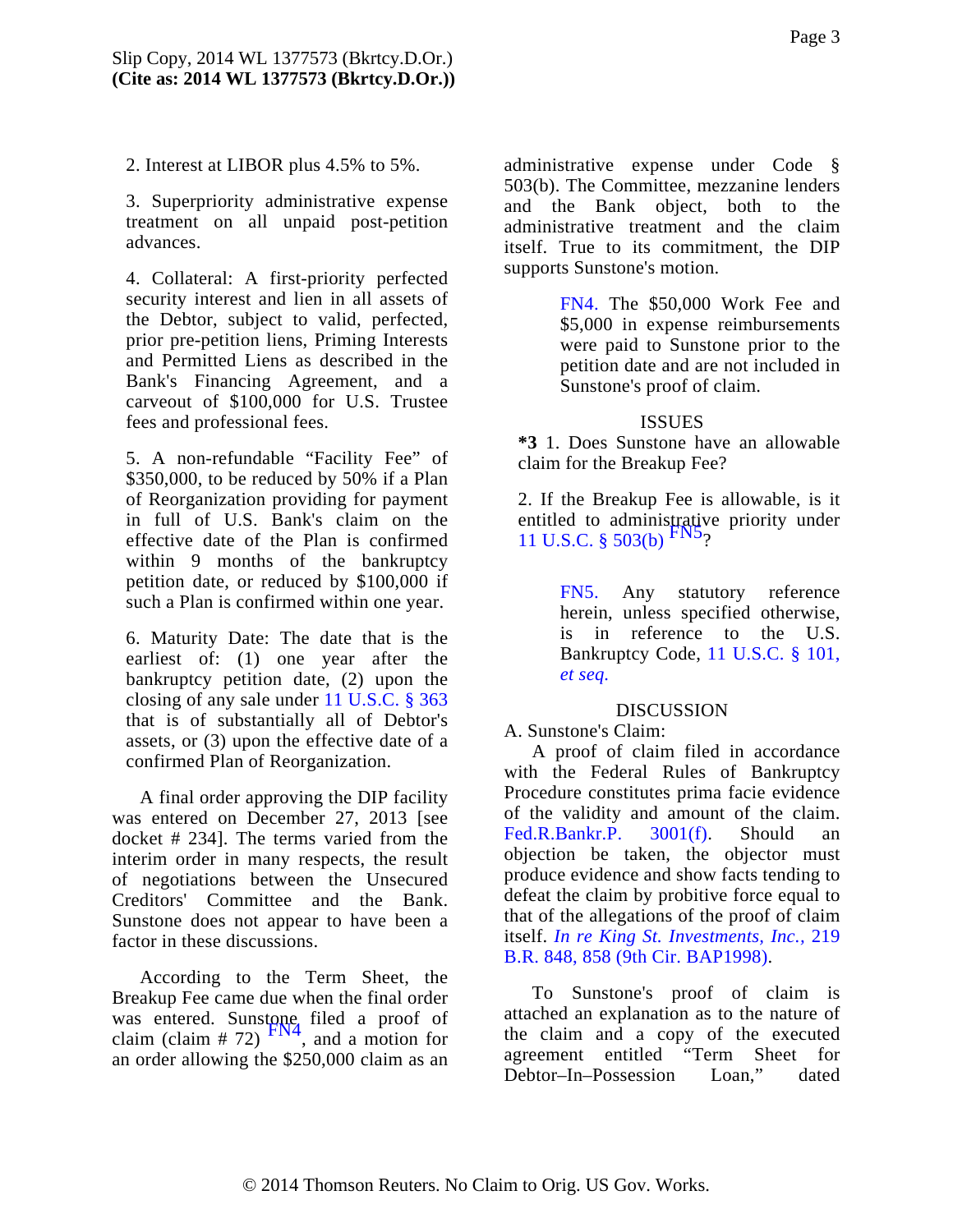<span id="page-3-3"></span>October 25, 2013. The Term Sheet sets out an executed contract: Sunstone agreed to commit to advance funds throughout the process of arranging the DIP facility, and performed various tasks in furtherance of that commitment. Debtor promised to pay for that service, including the Breakup Fee, should the Debtor choose an alternate postpetition financing arrangement with another lender. Sunstone and the Debtor thereafter executed a "Superpriority DIP Credit Agreement" dated November 14, 2013, which incorporates the terms of the Term Sheet and contains an affirmative covenant regarding the Breakup Fee (see ¶ 4.4 of the Agreement).

<span id="page-3-2"></span><span id="page-3-1"></span>The objecting parties argue that Sunstone's claim should be denied in its entirety for a number of reasons, including: (1) the Breakup Fee constitutes an avoidable fraudulent transfer under §  $548(a)(1)(B)$  [FN6](#page-3-0), (2) a significant material term, the amount of the credit facility, is missing, (3) the Term Sheet is "vague and illusory," (4) the Breakup Fee is not in the best interest of the estate and greatly exceeds the amounts allowed in asset sale cases, as a percentage of the sale price.

> <span id="page-3-0"></span>[FN6.](#page-3-1) Transfer may be avoided if the debtor received less than a reasonably equivalent value in exchange for such transfer or obligation.

The Breakup Fee, while appearing to be on the high side, was negotiated by the Debtor and Sunstone. There was unrebutted testimony that Sunstone would not have agreed to provide post-petition financing without the Breakup Fee. Consideration was given for the Debtor's agreement to pay the contingent fee in Sunstone's willingness to become an

alternate lender on short notice and to move the Debtor to the top of its client list. Without evidence, the Court cannot determine whether the \$250,000 fee constituted "reasonably equivalent value" for the services provided, and will not disallow the claim on that [basis.](#page-3-2) $\frac{FN}{TN}$  No evidence was presented as to what a reasonable breakup fee should be in the circumstances of this case, other than to claim that it should be zero.

> [FN7.](#page-3-3) Strictly speaking, there was no "transfer" made in this transaction as that term is defined at [§ 101\(54](http://www.westlaw.com/Find/Default.wl?rs=dfa1.0&vr=2.0&DB=1000546&DocName=11USCAS101&FindType=L&ReferencePositionType=T&ReferencePosition=SP_a8970000b8231)), and thus no fraudulent transfer. What the objectors are actually alleging is that either no or inadequate consideration was given by Sunstone for the Debtor's promise to pay the Breakup Fee.

Objection is also made to the fact that the amount of the DIP facility (a material term) is provided in the Term Sheet as \$5 million to \$7.5 million and that the agreement as a whole is "vague and illusory," so as to render the agreement unenforceable.

**\*4** Generally, where contracting parties have concluded a transaction in which it appears that they intend to make a contract, "the court should not frustrate their intention if it is possible to reach a fair and just result, even though this requires a choice among conflicting meanings and the filling of some gaps that the parties have left." *Corbin on Contracts* § 4.1 (1993, Supp 2013). Where a monetary amount is left vague or indefinite, the agreement will be enforceable if the parties provide a practicable method for determining the price or amount. *Id.* The amount of the DIP facility was described as a range. However, because the agreement was denominated a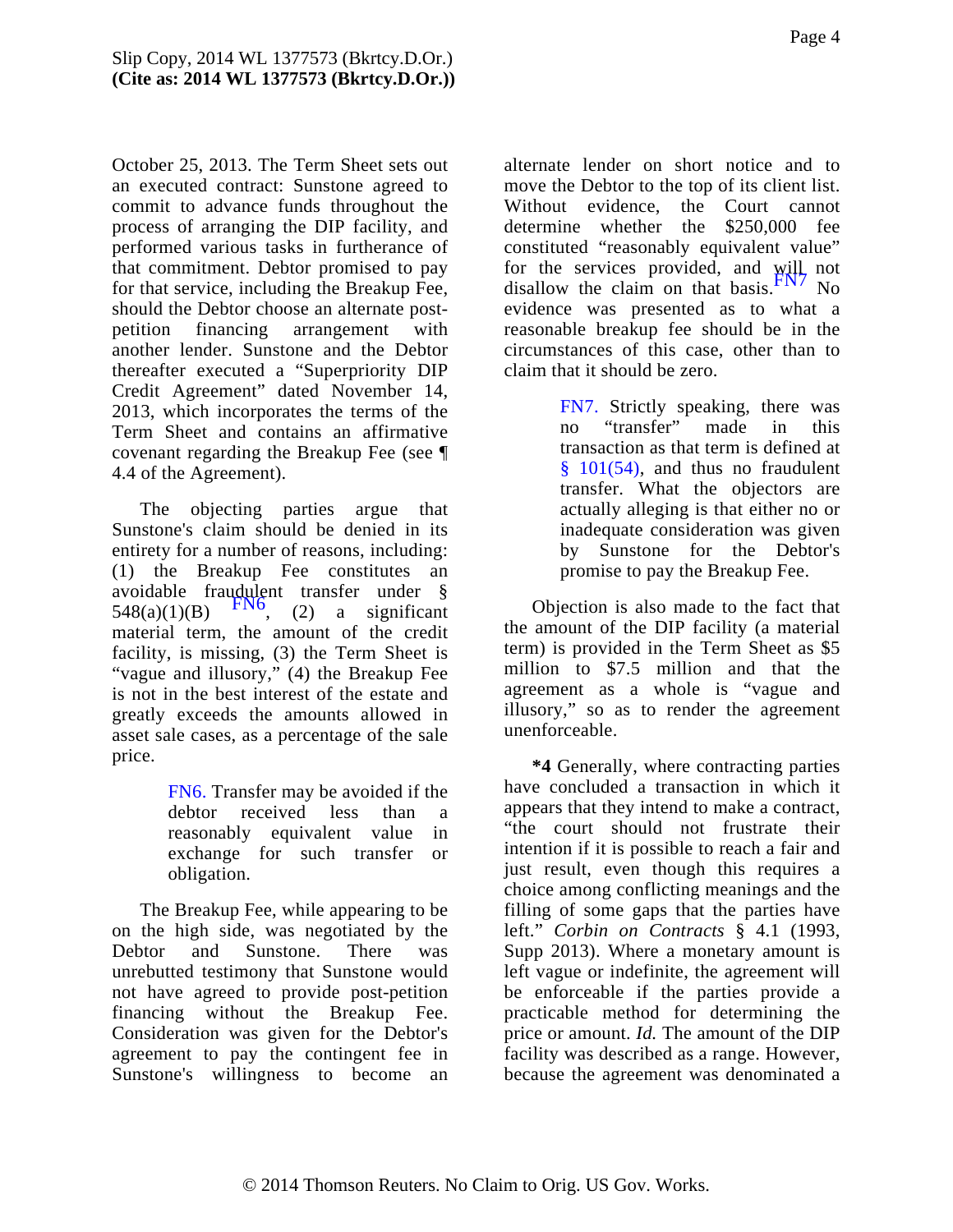"Term Sheet," it is clear that a more formal agreement to fill in gaps will follow. In fact, the Debtor and Sunstone thereafter executed their "Superpriority DIP Credit Agreement," which filled in gaps left by the Term Sheet and clarified a DIP facility of "up to \$7,000,000." The Term Sheet evidenced an intent by the parties to enter into a contract, provided the basic terms of the agreement, elements of default, and remedies after default.

The Term Sheet represents an enforceable contract subject to a condition subsequent that the bankruptcy court either approve the Sunstone DIP facility (in which case Sunstone would lend Debtor up to \$7 million on the terms approved by the court) or enter an order approving a DIP facility from another lender (in which case the Breakup Fee would be due). The Breakup Fee is a prepetition claim against the estate. *[In re Wade Cook Fin. Corp.,](http://www.westlaw.com/Find/Default.wl?rs=dfa1.0&vr=2.0&DB=164&FindType=Y&ReferencePositionType=S&SerialNum=2013467574&ReferencePosition=595)* [375 B.R. 580, 595 \(9th Cir. BAP2007](http://www.westlaw.com/Find/Default.wl?rs=dfa1.0&vr=2.0&DB=164&FindType=Y&ReferencePositionType=S&SerialNum=2013467574&ReferencePosition=595))(The character of a claim does not transform from prepetition to postpetition because the claim is contingent).

B. Administrative Expense Treatment

Sunstone seeks administrative expense priority under  $\S$ § 503(b)(1)(A) and [\(b\)\(3\)](http://www.westlaw.com/Find/Default.wl?rs=dfa1.0&vr=2.0&DB=1000546&DocName=11USCAS503&FindType=L&ReferencePositionType=T&ReferencePosition=SP_d801000002763):

(b) After notice and a hearing, there shall be allowed administrative expenses, other than claims allowed under section 502(f) of this title, including—

(1)(A) the actual, necessary costs and expenses of preserving the estate including—

(i) wages, salaries, and commissions for services rendered after the commencement of the case; and

(ii) wages and benefits awarded

pursuant to a judicial proceeding or a proceeding of the National Labor Relations Board ...

(3) the actual, necessary expenses, other than compensation and reimbursement specified in paragraph 4 of this subsection, incurred by—

...

(D) a creditor, an indenture trustee, an equity security holder, or a committee representing creditors or equity security holders other than a committee appointed under section 1102 of this title, in making a substantial contribution in a case under chapter 9 or 11 of this title;....

The burden of proving an administrative expense claim is on the claimant. *[Microsoft Corp. v. D](http://www.westlaw.com/Find/Default.wl?rs=dfa1.0&vr=2.0&DB=506&FindType=Y&ReferencePositionType=S&SerialNum=1995196536&ReferencePosition=1094)AK [Industries, Inc. \(In re DAK Indus](http://www.westlaw.com/Find/Default.wl?rs=dfa1.0&vr=2.0&DB=506&FindType=Y&ReferencePositionType=S&SerialNum=1995196536&ReferencePosition=1094)tries, [Inc.\),](http://www.westlaw.com/Find/Default.wl?rs=dfa1.0&vr=2.0&DB=506&FindType=Y&ReferencePositionType=S&SerialNum=1995196536&ReferencePosition=1094)* [66 F.3d 1091, 1094 \(9th Cir.19](http://www.westlaw.com/Find/Default.wl?rs=dfa1.0&vr=2.0&DB=506&FindType=Y&ReferencePositionType=S&SerialNum=1995196536&ReferencePosition=1094)95). An administrative claimant is entitled to be paid in full in cash on the effective date of the plan of reorganization.  $§ 1129(a)(9)(A)$ . Sunstone would benefit should administrative expense treatment be allowed, as its claim would otherwise be paid as a general unsecured claim pursuant to the terms of the Debtor's plan.

#### *[Section 503\(b\)\(1\)\(A\)](http://www.westlaw.com/Find/Default.wl?rs=dfa1.0&vr=2.0&DB=1000546&DocName=11USCAS503&FindType=L&ReferencePositionType=T&ReferencePosition=SP_8b16000077793)*

**\*5** Under this provision, the claimant must show that the debt asserted to be an administrative expense "(1) arose from a transaction with the debtor-in-possession as opposed to the preceding entity (or, alternatively, that the claimant gave consideration to the debtor-in-possession); and (2) directly and substantially benefitted the estate." *Id.* (citing *[In re White Moto](http://www.westlaw.com/Find/Default.wl?rs=dfa1.0&vr=2.0&DB=350&FindType=Y&ReferencePositionType=S&SerialNum=1987124564&ReferencePosition=110)r [Corp.,](http://www.westlaw.com/Find/Default.wl?rs=dfa1.0&vr=2.0&DB=350&FindType=Y&ReferencePositionType=S&SerialNum=1987124564&ReferencePosition=110)* [831 F.2d 106, 110 \(6th Cir.198](http://www.westlaw.com/Find/Default.wl?rs=dfa1.0&vr=2.0&DB=350&FindType=Y&ReferencePositionType=S&SerialNum=1987124564&ReferencePosition=110)7)). "In order to keep administrative costs to the estate at a minimum, 'the actual,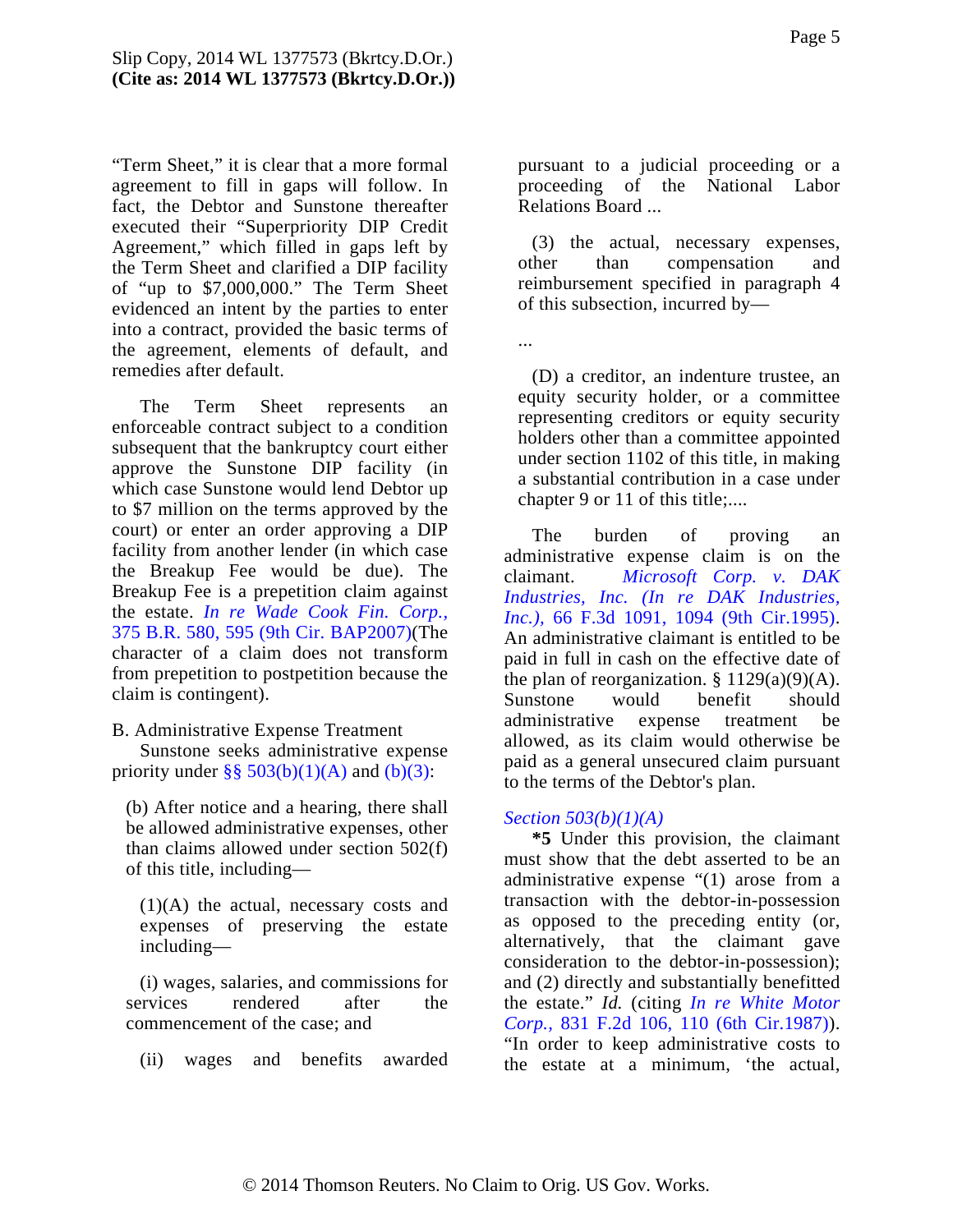necessary costs and expenses of preserving the estate,'  $\lceil \frac{8}{9} \cdot \frac{503(b)(1)(A)}{A} \rceil$ , are construed narrowly." *Id.* (internal citation omitted).

Sunstone argues that its pre-petition actions provided a substantial benefit to the estate, including the "smooth and successful launching of the bankruptcy case," and the benefit derived from "softened" lending terms eventually provided by U.S. Bank. Sunstone provided the Debtor with the assurances it needed to prepare for and file for bankruptcy, and the confidence to communicate with vendors, knowing it had alternate financing should Debtor not be successful in reaching an agreement with U.S. Bank. Moreover, Sunstone provided the Debtor with leverage in its negotiations with U.S. Bank which resulted in the Bank making concessions.

These alleged beneficial effects of the Debtor and Sunstone entering into the Term Sheet, however, occurred prepetition, as did the execution of the Term Sheet itself. The Term Sheet was an agreement between Sunstone and the prepetition non-debtor entity C & K Market, Inc. Under the test provided by the Ninth Circuit above, the claim arising from the pre-petition Term Sheet does not qualify for administrative expense treatment under [§ 503\(b\)](http://www.westlaw.com/Find/Default.wl?rs=dfa1.0&vr=2.0&DB=1000546&DocName=11USCAS503&FindType=L&ReferencePositionType=T&ReferencePosition=SP_3fed000053a85)(1). Even disregarding the requirements of the *DAK* opinion, the evidence presented to the Court showed that, while U.S. Bank knew generally that the Debtor had an agreement with another lender, it did not know any of the details of the Term Sheet, and that the Bank was not influenced by Sunstone in its negotiations with the Debtor. In fact, by the time the Term Sheet was entered into, the Debtor and the Bank had made substantial progress in their negotiations.

It could be argued that by holding its offer to provide post-petition lending open until the Court entered a final order approving the post-petition loan facility with U.S. Bank, Sunstone provided consideration to the DIP. That may be so, but that in itself is not the "direct and substantial" benefit to the estate that would transform a pre-petition contingent claim to an administrative expense claim. There is no evidence that providing an alternate, if costly, loan facility should the Court not enter a final order approving the Bank financing provided more than an incidental benefit to the estate. The Bank indicated a willingness to make changes post-petition in order to allow entry of a final order, as evidenced by the changes it made in negotiations with the Unsecured Creditors' Committee. Any benefit provided by Sunstone, if any, was too indirect and intangible to qualify for priority treatment.

### *[Section 503\(b\)\(3\)](http://www.westlaw.com/Find/Default.wl?rs=dfa1.0&vr=2.0&DB=1000546&DocName=11USCAS503&FindType=L&ReferencePositionType=T&ReferencePosition=SP_d801000002763)*

**\*6** Sunstone argues that its actions in providing alternate post-petition financing made a "substantial contribution" in the case, such that its Breakup Fee should be accorded administrative expense priority. The opposition cites to *[Christian Lif](http://www.westlaw.com/Find/Default.wl?rs=dfa1.0&vr=2.0&DB=350&FindType=Y&ReferencePositionType=S&SerialNum=1987086875&ReferencePosition=1373)e [Center Litigation Defense Comm. v. Silv](http://www.westlaw.com/Find/Default.wl?rs=dfa1.0&vr=2.0&DB=350&FindType=Y&ReferencePositionType=S&SerialNum=1987086875&ReferencePosition=1373)a [\(In re Christian Life Center\),](http://www.westlaw.com/Find/Default.wl?rs=dfa1.0&vr=2.0&DB=350&FindType=Y&ReferencePositionType=S&SerialNum=1987086875&ReferencePosition=1373)* 821 F.2d [1370, 1373–74 \(9th Ci](http://www.westlaw.com/Find/Default.wl?rs=dfa1.0&vr=2.0&DB=350&FindType=Y&ReferencePositionType=S&SerialNum=1987086875&ReferencePosition=1373)r.1987), that "[c]laims that arise from a creditor's prepetition services to the debtor are not entitled to administrative expense priority." Sunstone counters that *Christian Life* is distinguishable from the facts in this case.

Section  $503(b)(3)(D)$  allows as an administrative expense to a creditor "the actual, necessary expenses" incurred by the creditor in making a substantial contribution in a bankruptcy case. The Breakup Fee is not, however, an actual